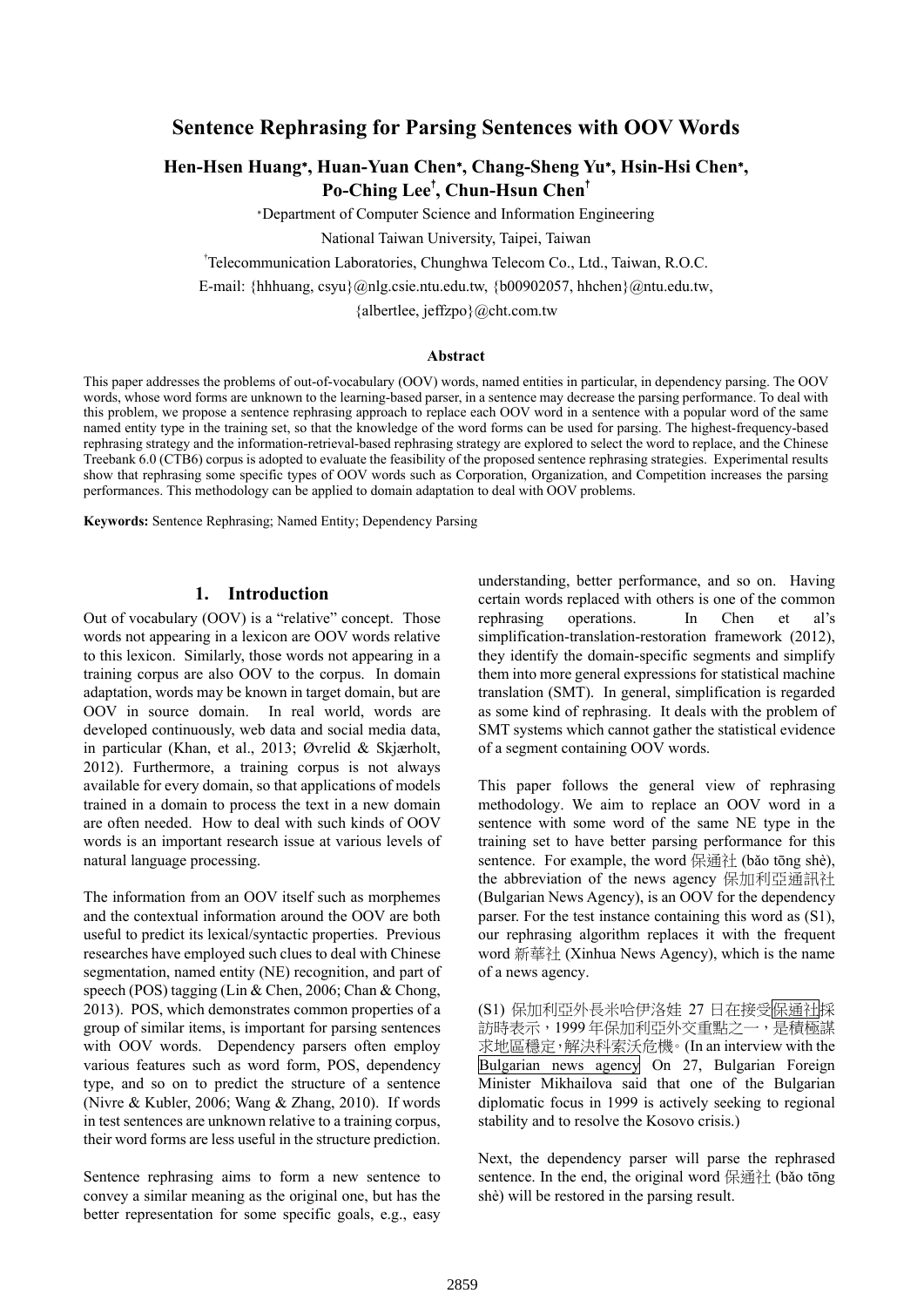Chen & Bai (1998) examined 3 million words in Sinica corpus<sup> $1$ </sup>, and found that abbreviations, proper names, derived words, compounds, and numeric type compounds are 5 major types of OOV words in Chinese. For each type of OOV words, they are usually composed of specific morphemes. Such morphemes provide important clues to predict the type of an OOV. To demonstrate the feasibility of the proposed rephrasing method, named entities (NEs), which are very common OOV words (Chen & Bai, 1998), are regarded as our experimental targets.

### **2. Dependency Parser**

Chinese Treebank 6.0 2 (CTB) is adopted in the experiments. Proper nouns (NRs) denote NEs like persons, locations and organizations. We count the frequency of words with NR tag in CTB and partition it into training set and test set based on the frequency of NEs. There are 4,622 and 3,719 NEs occurring once and more than once in CTB, respectively. They form SING (single-occurrence) and MULT (multiple-occurrence) sets. Total 3,279 sentences contain at least one NE in the SING set. In addition, 350 of these 3,279 sentences also contain at least one NE in the MULT set. For ensuring the NEs in the test set are OOV relative to the training set, these 350 sentences are removed from the test set. In the experimental setup, we would like to observe the behaviors of parsing sentences with the OOV words.

We employ the CNP package<sup>3</sup> (Chen et al., 2009) to train a Chinese dependency parser with the above training set, and adopt the MaltEval tool<sup>4</sup> (Nilsson and Nivre, 2008) to evaluate the Chinese dependency parser. The 2,929 sentences containing at least one OOV NE are fed into the parser. Here we assume the correct POS is assigned to every word in a sentence. That is, all the OOV NEs will have the tag NR (proper noun). Because these NEs are OOV in the training set, their word forms cannot be used as features in the training process. We aim to find their effects on the parsing performance.

# **3. Rephrasing Strategies**

Table 1 shows parts of the NE types (Sekine, 2008) adopted in this paper. In this scheme, there are four types including person, location, organization and others, and some subtypes for each type, e.g., persons with Chinese names and foreign names. The 2<sup>nd</sup> column lists some Chinese examples for each NE type. The  $3<sup>rd</sup>$  and the  $4<sup>th</sup>$ columns show the distributions of each NE type in the test and the training sets, respectively. For example, 40.07% of NEs in the test set are Chinese names, while Chinese names occupy 14.92% of NEs in the training set. Approaches of employing morphemes and contextual cues to recognize the type of an OOV NE have been proposed (Lin & Chen, 2006). The following presents three strategies to deal with OOV NEs.

- (1) The word form of an OOV NE is not changed, and the corresponding POS is set to NR (proper noun). This strategy is regarded as a baseline.
- (2) The word form of an OOV NE is rephrased as the highest frequent word of the same type as the OOV NE in the training set, and the corresponding POS is set to NR.
- (3) The word form of an OOV NE is rephrased as a word selected from the training set by information retrieval (IR) approach, and the corresponding POS is set to NR. IR model is adopted to find the word of the most similar context with the test sentence to rephrase the OOV NE. Each sentence in the training set is indexed by the words in the sentence. The words in a test sentence are used to query the training set. Sentences are ranked by the TF-IDF function of the adopted IR model. The similarity scores are summed over the same NE instances in the training set. The NE of the highest score will be selected to rephrase the OOV NE in the test sentence.

### **4. Results and Discussion**

Table 2 shows the performance of the dependency parser when POS is given. Each token is regarded as correct if both dependency label and head are correctly determined. Besides the above labeled attachment scores (LAS), the percentage of words that have the correct head, i.e., unlabeled attachment scores (UAS), is also computed. Token accuracy in LAS (UAS) for an NE type is defined as correct tokens in LAS (UAS) divided by number of tokens of that type.

The 2nd column shows the number of test instances for each NE type. Chinese name, foreign name, city (county), corporation, other location, and other organization are the top 6 NE types. The strategy of using the original OOV words, i.e., without rephrasing, is regarded as baseline. The 3rd column lists the LAS and the UAS for each type using Strategy 1. The  $4<sup>th</sup>-6<sup>th</sup>$ columns demonstrate the LAS and UAS using Strategies (2) and (3), respectively. The accuracy in boldface means the rephrasing strategy has better performance than the baseline. The accuracy underlined means no change. The highest-frequency-based method (i.e., Strategy (2)) increases accuracy in the following NE types: state, providence, city, county, river, lake, sea, corporation, competition, artifact, and other organization. The default IR model of Lucent search engine is used for Strategy (3). There are two alternatives in the experiments. The difference between IR+V and IR+All POS is: the former employs verbs only for context similarity computation,

l 1http://rocling.iis.sinica.edu.tw/CKIP/engversion/20corpus.htm 2http://www.ldc.upenn.edu/Catalog/catalogEntry.jsp?catalogId= LDC2007T36

<sup>3</sup>http://alaginrc.nict.go.jp/cnp/index.html 4http://www.maltparser.org/malteval.html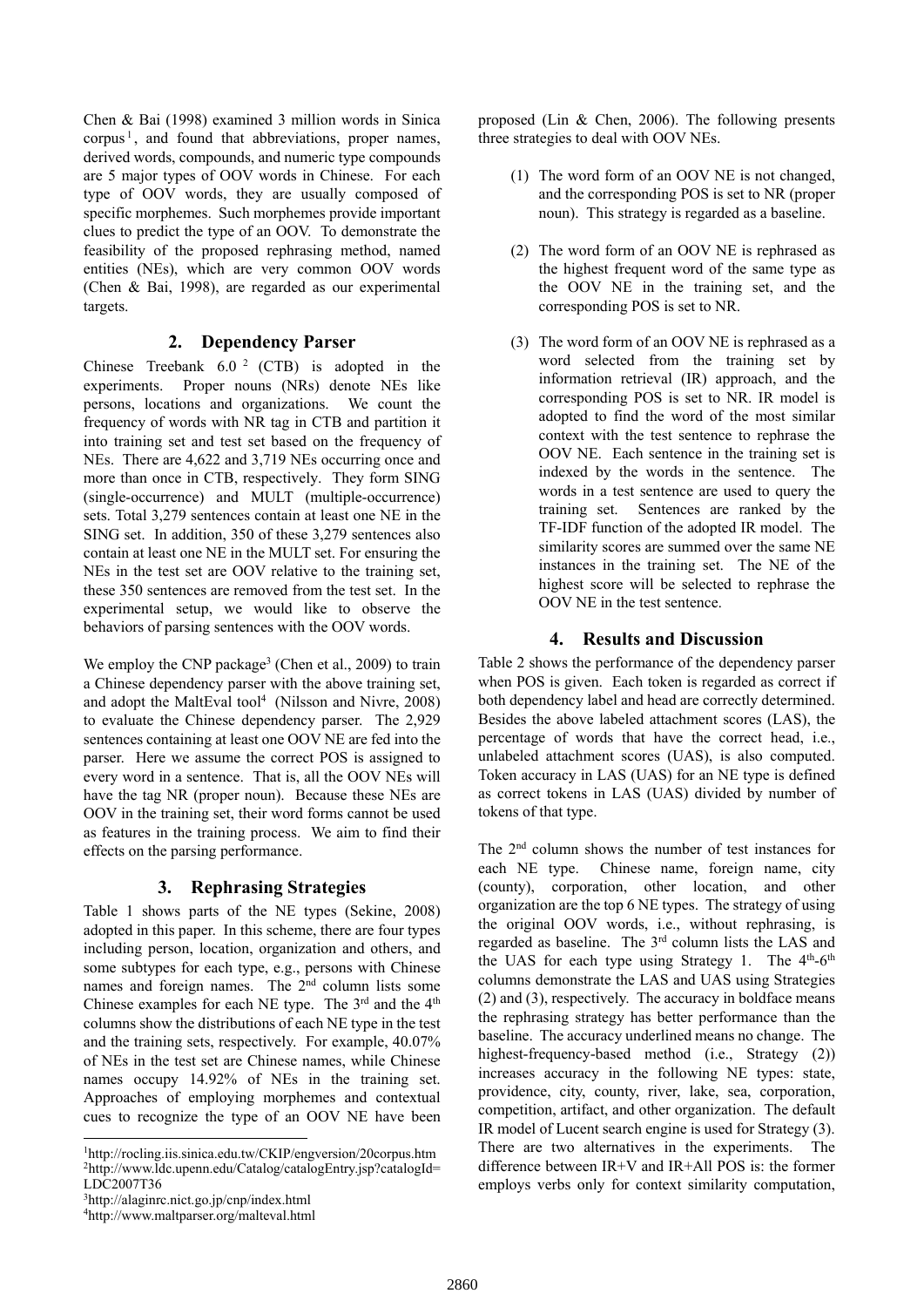| Type                  |                                                              |       |               |  |  |  |  |  |  |  |
|-----------------------|--------------------------------------------------------------|-------|---------------|--|--|--|--|--|--|--|
| Subtype               | <b>Chinese Examples</b>                                      | Test  | Training      |  |  |  |  |  |  |  |
| Person                |                                                              |       |               |  |  |  |  |  |  |  |
| <b>Chinese Name</b>   | 呉京、趙明路、林青霞、林貝聿嘉、歐陽中石、譚某、老賈、姚老闆                               |       | 40.07% 14.92% |  |  |  |  |  |  |  |
| Foreign Name          | 下山宏、巴沙爾・阿薩德、巴沙爾阿薩德、凱西米爾・奧耶・姆巴、Marcus 17.12%                  |       | 8.76%         |  |  |  |  |  |  |  |
| Location              |                                                              |       |               |  |  |  |  |  |  |  |
| Country               | 德意志、荷、荷蘭<br>巴哈馬、加國、大唐、冰島、                                    |       | 2.08% 42.09%  |  |  |  |  |  |  |  |
| State, Province       | 麻省、寬多一庫邦戈省、廣西省、贛省<br>華盛頓州<br>阿拉斯加、<br>$\boldsymbol{\lambda}$ | 1.13% | 2.94%         |  |  |  |  |  |  |  |
| City, County          | 東京都、大阪府、大安區、九江市、馬丁縣、卡倫加鎮、三芝鄉、名古屋                             |       | 11.42% 13.72% |  |  |  |  |  |  |  |
| <b>Address</b>        | 八德路、三民街、花園道、慈雲巷                                              | 1.98% | 0.12%         |  |  |  |  |  |  |  |
| River, Lake, Sea      | 二仁溪、馬牧河、沅江、赤水、太陽湖、積水潭、北極海、麗都灣                                | 1.50% | 1.10%         |  |  |  |  |  |  |  |
| Island                | 維爾京群島、馬來半島、威科斯島、威科斯<br>海南島                                   | 0.71% | 0.23%         |  |  |  |  |  |  |  |
| Mountain              | 大屯山、嘎夏布魯慕峰                                                   | 0.69% | 0.20%         |  |  |  |  |  |  |  |
| <b>Bridge</b>         | 二水橋                                                          | 0.08% | 0.01%         |  |  |  |  |  |  |  |
| Harbor                | 台中港、安特衛普港                                                    | 0.69% | 0.26%         |  |  |  |  |  |  |  |
| Desert                | 巴丹吉林沙漠、戈壁、撒哈拉                                                | 0.05% | 0.00%         |  |  |  |  |  |  |  |
| <b>Location Other</b> | 京滬、武漢關、昭忠祠、梅園、羅星塔、葛洲壩、赫倫堡、紅毛城                                | 5.09% | 4.72%         |  |  |  |  |  |  |  |
|                       | Organization                                                 |       |               |  |  |  |  |  |  |  |
| Corporation           | IBM、萬寶路、小美、飛利浦、中鋼                                            | 8.65% | 2.62%         |  |  |  |  |  |  |  |
| School                | 史丹佛、浙大、輔仁                                                    | 0.76% | 0.05%         |  |  |  |  |  |  |  |
| Religion              | 義民廟、西來寺、慈天宮、媽閣、一貫道、玉皇大帝、閻王爺                                  | 0.79% | 0.11%         |  |  |  |  |  |  |  |
| $News \cdot TV$       | 中新社、太陽報、新新聞、上海台                                              | 1.29% | 1.96%         |  |  |  |  |  |  |  |
| Competition           | 世運、亞洲杯、金球獎、英超聯賽                                              | 0.42% | 0.28%         |  |  |  |  |  |  |  |
| Team                  | 大陸隊、弗魯米嫩塞隊、河南隊                                               | 1.03% | 0.10%         |  |  |  |  |  |  |  |
|                       | Organization Other 中經院、天地會、民主進步黨、竹蓮幫、國安會                     | 2.53% | 5.27%         |  |  |  |  |  |  |  |
| Others                |                                                              |       |               |  |  |  |  |  |  |  |
| Music, Novel          | 大力水手、英烈千秋、鹿鼎記                                                | 0.45% | 0.06%         |  |  |  |  |  |  |  |
| Artifact              | 貝格爾艦、沙利文號                                                    | 0.98% | 0.32%         |  |  |  |  |  |  |  |
| Event                 | 戰、五胡亂華、文藝復興                                                  | 0.47% | 0.16%         |  |  |  |  |  |  |  |

Table 1: Named Entity Ontology.

and the latter considers all words. Strategy 3 is workable for some specific NE types, but the performance decreases compared with the highest frequency based method. Table 2 shows that LAS of News and TV entity type using the highest-frequency-based strategy is worse than that using Strategies 1 and 3. In the experiments, the word of the highest frequency for this entity type is 新華 社 (Xinhua News Agency), which is the official press agency of China. We further examine its tagging in CTB 6.0. Surprisingly, 378 occurrences of this NE were tagged with NR and 113 occurrences were tagged with NN in the training set. If we replace the OOV of News and TV type with the 2nd highest frequent word, i.e.,  $\pm \pm \leftrightarrow$  (CCTV), LAS increases from 0.653 to 0.714. In the training set,  $\pm$ 央台 (CCTV) was tagged NR 168 times and NN 4 times. This error analysis depicts that the quality of the training corpus affects the performance. Table 2 also shows that Strategies (2) and (3) do not outperform Strategy (1) on person type. In the highest-frequency-based strategy, 江 澤民 (Jiang Zemin) and 克林頓 (Bill Clinton) are used to rephrase OOV words of Chinese and foreign names, respectively. They are former presidents of China and USA, respectively, thus have the highest mentions in the training set. Actually, OOV words of person type occupy 57.19% of test instances, but the person-typed NEs only occupy 23.68% in the training set. Intuitively, persons may play different roles and are more sensitive to the context in the descriptions. Thus, rephrasing strategies are still challenging for person types.

# **5. Conclusion**

This paper proposes rephrasing strategies to deal with Chinese dependency parsing with OOV words. Named entities are taken as examples in the experiments. Experimental results show that rephrasing the OOV words in some specific NE types such as Corporation, Organization, and Competition improves the parsing performance. Compared to the IR-based strategies, the simple highest-frequency-based rephrasing strategy increases the parsing performance for more NE types. Restrictive rephrasing increases the overall parsing performance. This methodology can be applied to